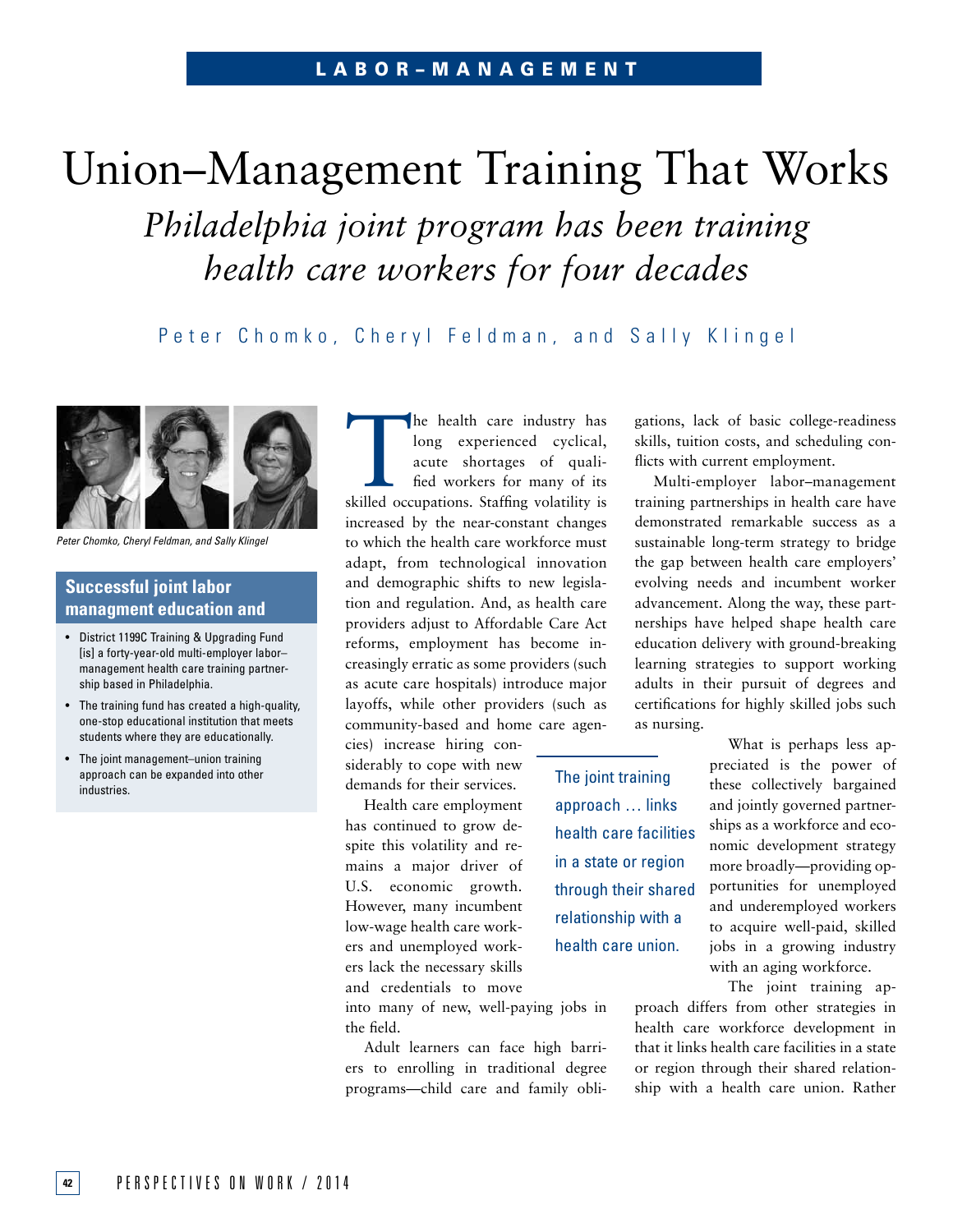

*Jerome Richardson, 1199C delegate and executive board member, graduated in May 2014 with a bachelor's degree in behavioral health.*

The District 1199C Training & Upgrading Fund [is] a forty-yearold labor–management multi-employer training partnership based in

Philadelphia.

than being led by an external workforce intermediary or a particular employer or educational provider, the training initiatives are driven by a union and its employer partners.

Funding for the training relies on sustained employer-supplied training funds, which act as a basis for leveraging additional public and foundation support . The contributions of employers to these train-

ing funds are negotiated into individual collective bargaining agreements as a benefit to employees over multiple years and are held in a jointly administered trust fund. The pooled funds create an economy of scale that allows better and more extensive training initiatives than any individual

employer could achieve on its own.

The success of the model for career advancement and filling job vacancies depends on developing deep and longlasting partnerships among employers, the union, and educational providers. These players become collaborators in a learner-centered approach that provides a wide array of supports for academic success and rapid job placement.

The stability of base funding and programming provided by the collective bargaining relationship between unions and employers enables labor–management training funds to expand beyond

> providing individuals career advancement opportunities, affecting broader issues such as employment and poverty in their communities. This broader community impact has thus far been realized in only a few special cases across different sectors. However, its potential for the health care sector has

been demonstrated by the District 1199C Training & Upgrading Fund, a fortyyear-old multi-employer labor–management training partnership based in Philadelphia.

### **Labor/Management–Driven Workforce**

The first and largest multi-employer training partnership in health care was organized by 1199SEIU (Service Employees International Union) and the League of Voluntary Hospitals and Homes in New York City in 1969. In that partnership, which was an outgrowth of the civil rights movement, the union bargained for a percentage of hourly wages to be devoted to the training and advancement of its primarily entry-level, low-wage membership.

Over the past forty-five years, the 1199SEIU program has grown into a collection of funds addressing a variety of needs in the health care industry in the New York City area and across New York State. 1199SEIU Training and Employment Funds in Massachusetts, Maryland, New Jersey, and Washington, D.C., are now also included in the 1199SEIU United Healthcare Workers East umbrella of funds. Together, they cover more than 250,000 workers from more than 600 participating employers, making them the largest training fund in the country.

New York City's regional, employerbased approach to health care training has been replicated by other local health care unions and employers across the country. Each fund grows out of local and regional needs, and the funds vary in their structure, types of training offered, and occupations involved. The assistance offered ranges from tuition support for accredited degree and certification programs to specialized employer-specific training to pre-college and college-readiness programs in partnership with local education providers to career and educational counseling and support.

### **District 1199C Training & Upgrading Fund**

Unique among these efforts is Philadelphia's District 1199C Training &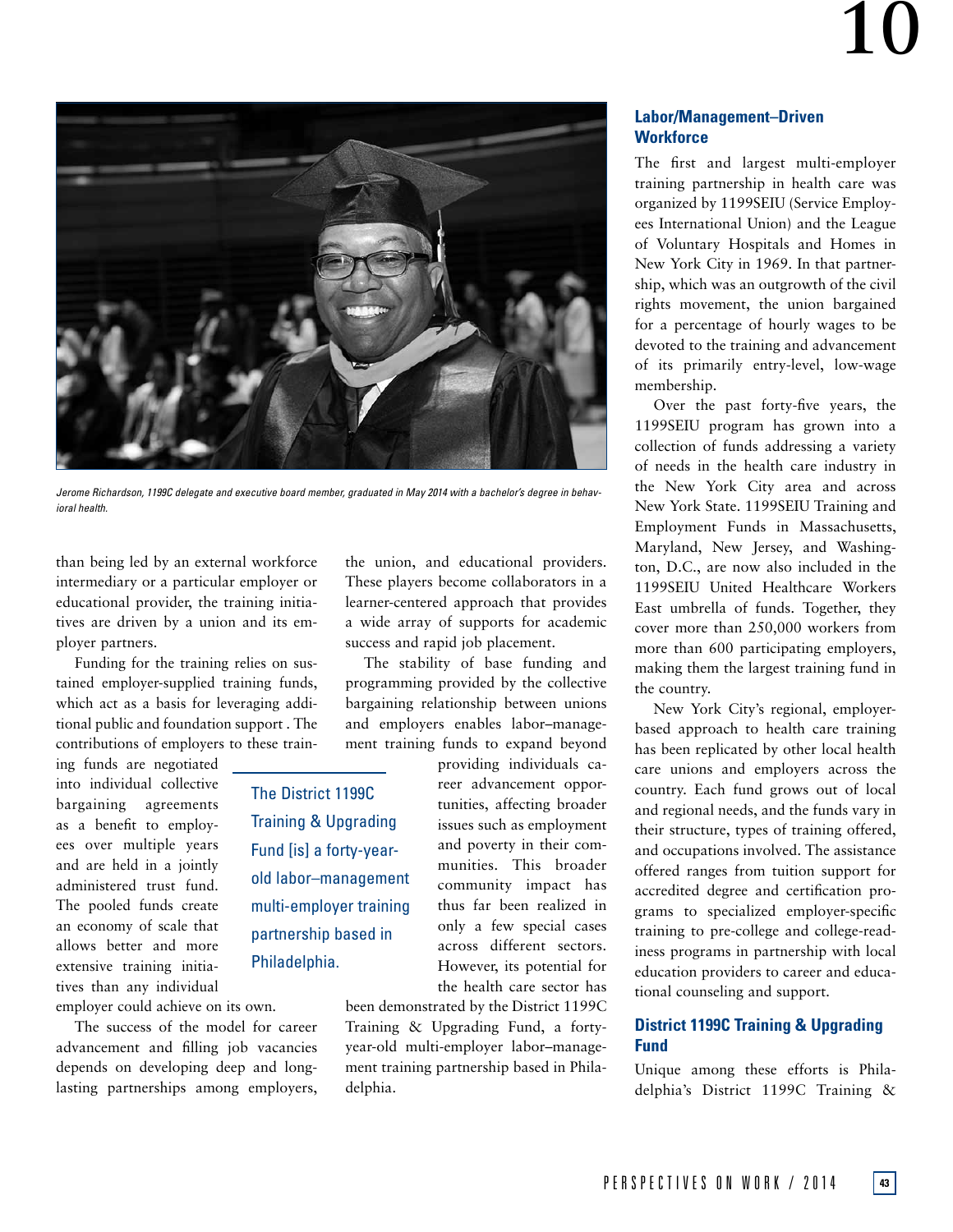Upgrading Fund. From its inception, the training fund has sought to address not only the needs of its participating employers and union members but also the needs of unemployed and underemployed potential workers in surrounding communities and the Greater Philadelphia region's health care sector as a whole.

The founding trust agreement between the union and the partnering employers broke new ground with a commitment to match health care employers' need for a skilled workforce with both incumbent *and* unemployed workers' needs for family-sustaining employment

and opportunities for career advancement. To accomplish its dual mission, the training fund established two complementary lines of business: (1) a stand-alone educational institution for union members and community residents and (2) an employer partnership that serves as a workforce intermediary, working directly with employers to meet their training needs.

Established as a multiemployer labor–management partnership in 1974 through collective bargaining agree-

ments among Philadelphia-based District 1199C of the National Union of Hospital and Health Care Employees, AFSCME, AFL-CIO, and eleven area hospitals, the training fund today includes fifty-two acute care hospitals, long-term care and behavioral health facilities, and home- and community-based agencies in southeastern Pennsylvania and southern New Jersey. The training fund is supported by a contribution of 1.5 percent of gross payroll from employers into a pooled education trust fund.

In addition to employer contributions, the training fund includes public and philanthropic grants, tuition, and feefor-service dollars. While ensuring that employer funds are not commingled with other funding streams and are only used for the covered employees, the training fund braids and leverages employer and community dollars to ensure maximum impact on the career advancement of union members and low-income Philadelphians.

This approach—unique among labor– management training funds in the health care sector—is made possible through the long-term organizational sustainability created by employer contributions. The longevity of the training fund's community programs, which have been funded dents, including laid-off workers, the unemployed, low-wage underemployed workers, immigrants, and youth. In this same period, the training fund also provided 12,412 individuals with career and financial counseling and assistance services.

#### **Integrated Training Model**

The training fund has created a highquality, one-stop educational institution that meets students where they are educationally. The fund's programs can serve individuals who qualify for high-skilled employment as effectively as it can those who may be months away from achiev-

> ing real success in the local labor market.

> Low-skilled students who need academic support are placed in workforcecontextualized literacy programs. They can progress into health care preparatory courses and then into highlevel occupational training or college-level course work that will qualify them for family-sustaining employment.

> More than an educational philosophy, this approach to constructing educational and occupational pathways

is supported by significant a programmatic and physical infrastructure. The training fund was a national pioneer in developing this model of integrated workforce occupational training and education, and its contributions have been recognized by the U.S. Departments of Labor and Education as trail-blazing work (Table 1).

The fund's student-centered approach to education and training incorporates individualized career coaching and case management to help individuals obtain the educational credentials and professional certifications they need to achieve their academic and career goals.



*Learning is interactive at the training fund's education center.*

through every major federal workforce development regime since the Carter administration's Comprehensive Employment and Training Act (CETA, passed in 1976), has in turn enabled establishment and maintenance of an organizational infrastructure that is consistently supported by employer funds.

Over its history, the training fund has helped approximately 100,000 workers advance in their careers. During its 2012–2013 fiscal year, the training fund provided or funded training for 5,273 students. Approximately one half of these student were union members; the rest were non-union community resi-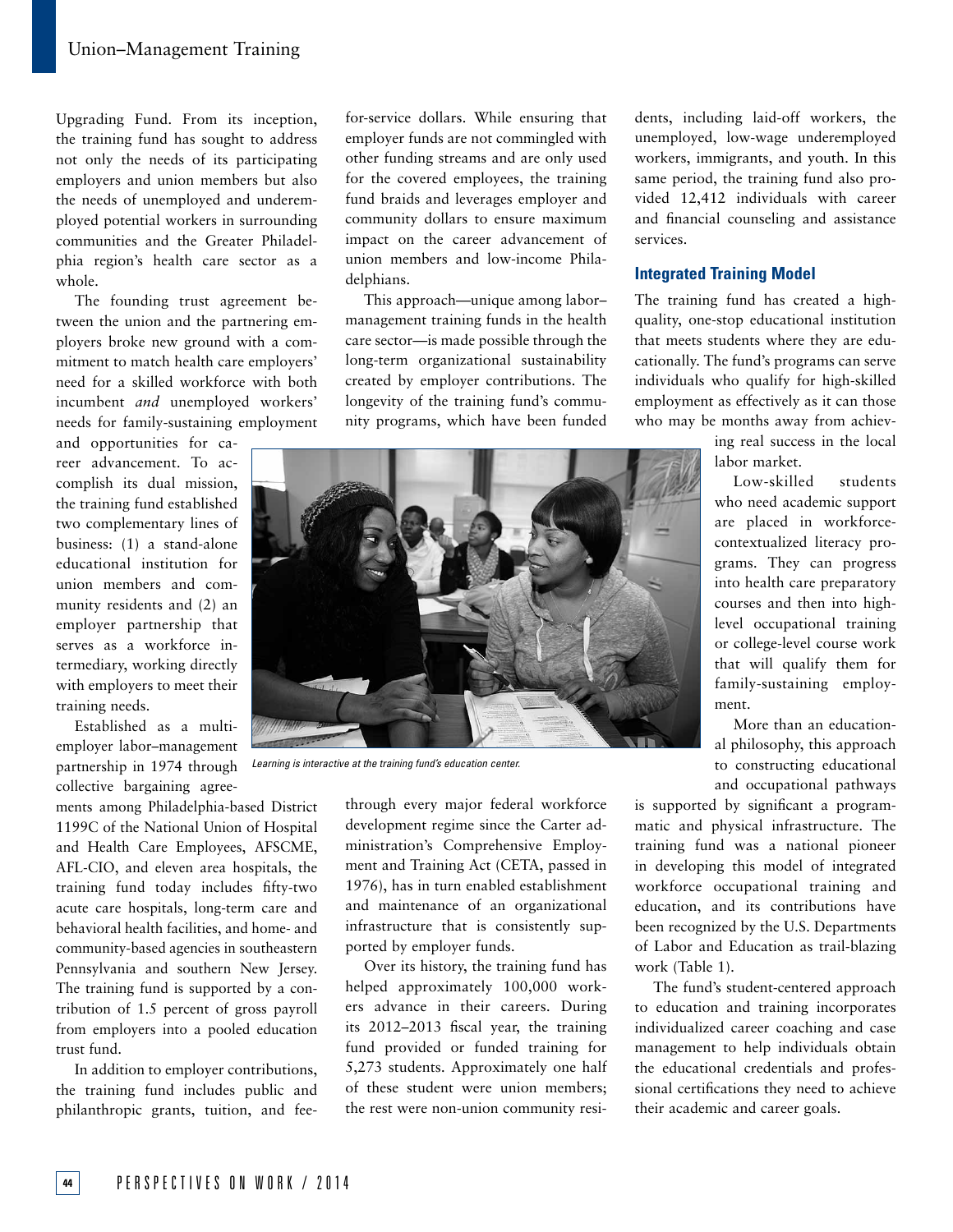# **Table 1. District 1199C Training & Upgrading Fund programs and services.**

| Core educational<br>programs provided<br>by the training fund                                           | Credentialed occupational/technical programs in six career pathways: nursing,<br>٠<br>health information, allied health, behavioral health, childcare, and community<br>health<br>Full- and part-time programs providing college credit and leading to certifi-<br>$\bullet$<br>cates/degrees at area colleges and universities<br>Health care-contextualized literacy, numeracy, digital literacy, workforce<br>$\bullet$<br>readiness, and academic skills instruction<br>College preparatory and pre-nursing/pre-allied health classes<br>$\bullet$<br>GED <sup>®</sup> classes and testing<br>$\bullet$<br>English language learning classes and citizenship preparation<br>$\bullet$<br>Career exploration and occupational training opportunities for in-school and<br>$\bullet$<br>out-of-school youth<br>Employer-based customized training programs, such as OSHA-approved safety<br>٠<br>and health curricula, customer service skills, and cultural competence | The District<br>ing Fund ha<br>piece for an<br>to health ca<br>development<br>Greater Phi<br>nership (GP<br>health indus<br>pose of iden<br>employment<br>needs, and |
|---------------------------------------------------------------------------------------------------------|---------------------------------------------------------------------------------------------------------------------------------------------------------------------------------------------------------------------------------------------------------------------------------------------------------------------------------------------------------------------------------------------------------------------------------------------------------------------------------------------------------------------------------------------------------------------------------------------------------------------------------------------------------------------------------------------------------------------------------------------------------------------------------------------------------------------------------------------------------------------------------------------------------------------------------------------------------------------------|----------------------------------------------------------------------------------------------------------------------------------------------------------------------|
| <b>Additional training</b><br>fund services<br>available to union<br>members and<br>community residents | Job placement services referring pre-screened candidates to more than 100<br>٠<br>area health care facilities<br>Financial planning workshops and financial counseling<br>$\bullet$<br>Free tax preparation and public benefits enrollment<br>٠<br>Comprehensive academic assessment center placing students from through-<br>٠<br>out Philadelphia into literacy classes citywide<br>Job readiness workshops on résumé preparation and interviewing, job search,<br>٠<br>and networking skills<br>Career exploration workshops, job fairs, and an annual health career fair for<br>٠<br>youth                                                                                                                                                                                                                                                                                                                                                                            | training stra<br>Strategies<br>workforce s<br>with new<br>required in<br>workplace-<br>talent in em<br>currently in<br>dred partner<br>11                            |

Career coaches support students from the time of application through training, job search and placement, and retention. The fund also helps students attain financial stability with workshops and individual financial counseling that address credit repair, debt management, household budgeting, accessing public benefits, and the earned income tax credit.

Training fund representatives meet regularly with employer partners and conduct surveys to assess the needs of regional health care employers. This industry feedback is used to shape training programs to produce graduates equipped with the skills they need to obtain employment or advance along their current career pathway.

The organizational stability and close working relationships with employers that are essential to the success of multiemployer labor–management training partnerships have also enabled the training fund to move beyond developing career ladders within union members' current employment relationships to creating opportunities in the broader

community. As a joint effort by labor and management to meet the health care sector's long-term workforce needs, the fund has leveraged its deep understanding of the sector to create training and employment pipelines that align academic course work with entry-, mid-, and professional-level credentialed occupational training.

In the behavioral health field, for instance, the fund trains low-income (often unemployed or previously incarcerated) community residents in recovery from substance abuse or addiction to become entry-level peer support specialists at outpatient behavioral health facilities. It supports union members at inpatient facilities as they acquire the industry credentials necessary to move into better-paid or supervisory positions through articulation agreements negotiated with local educational institutions. And, through tuition-reimbursement programs, it funds the continuing education of other union members as they complete associate's, bachelor's and master's degrees.

# **Expanding the Model**

1199C Training & Upgrads recently become the centerexpanded regional approach re workforce and economic t. In 2005, it established the ladelphia Healthcare Part-PHP), which brings together try stakeholders for the purtifying current and projected trends, aggregating training developing workforce and tegies.

focus both on incumbent kill upgrading—to keep up technologies and skill sets the changing health care -as well as the need for new terging-growth areas. GPHP cludes more than a hunrs: almost ninety employers, as well as academic institutions, labor unions and nonprofit organizations, and four local Workforce Investment Boards. Employer partners include both union and non-union employers, with a recent growth of non-union partners participating in an on-the-job training (OJT) program funded by the U.S. Department of Labor that targets long-term unemployed workers.

As the mix of health care organizations changes, GPHP has expanded its employer membership to include health care organizations that are showing growth. Traditionally, the partnership's largest constituencies have been acute care hospitals and long-term care facilities. More recently, GPHP has engaged large physician practices and community health providers, two examples of growing health care organizations in the Philadelphia area.

Yvonne Jones, CEO of Urban Solutions, Inc., a community health care organization, is one of these new partners. Jones and Urban Solutions participated in GPHP's OJT initiative. "OJT allowed me to take risks with employees

*Continued on page 112*